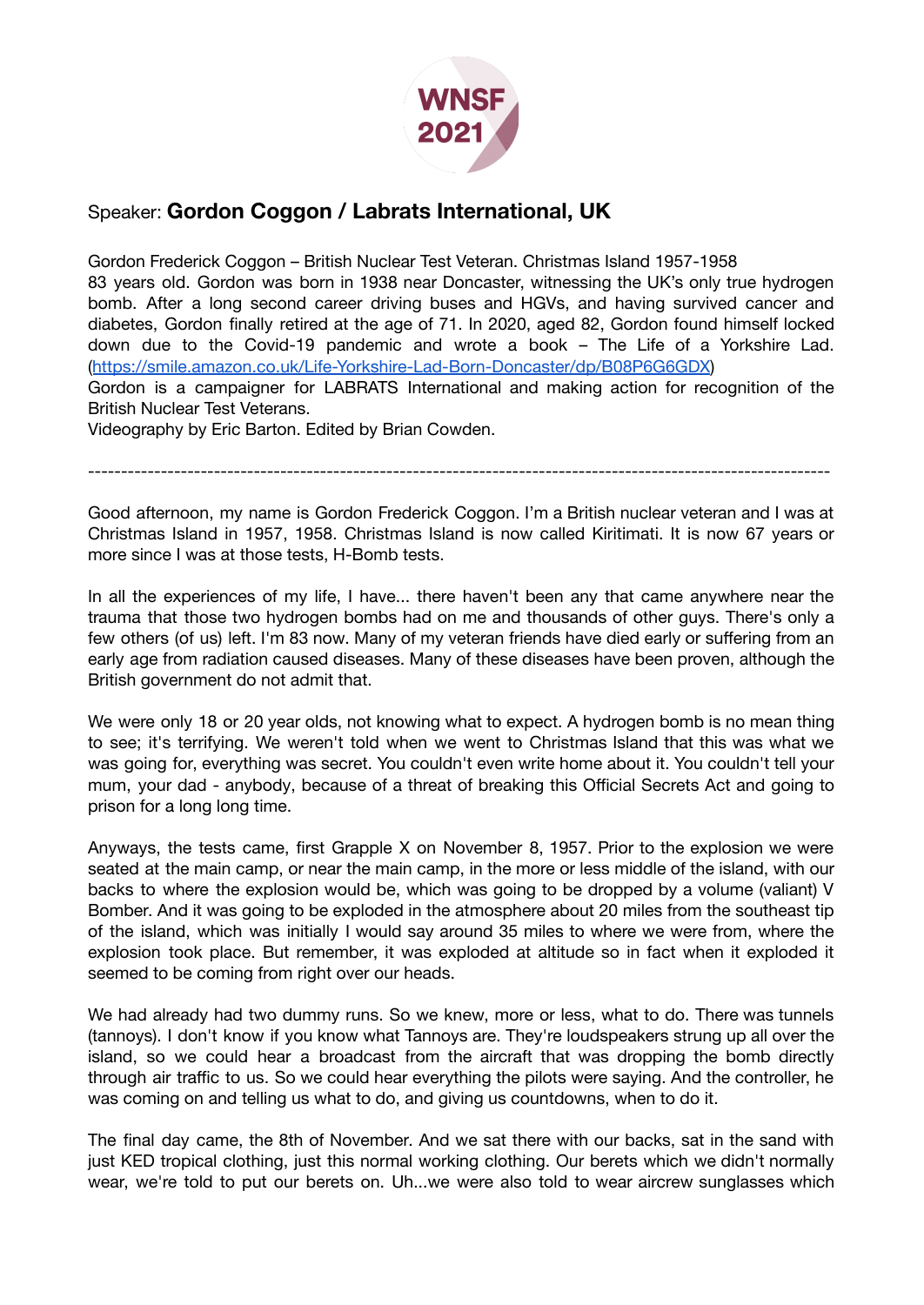

we'd been issued with. And the controller said just follow the instructions like we're telling you, and do exactly as you did on the dry runs.

The first thing that happens…the Tannoy bursts into life saying...

"the Valiant is now at Point Charlie and your glasses"

"Cover your glasses and your eyes with your hands"

"Tuck your head into your knees like that"

"and keep them covered 'til I...tell you to move them".

The Tannoy burst into life 5, 4, 3, 2, 1...

Things… things started happening and I didn't know what the heck to do because to be honest, I was absolutely terrified, because I could see bones in my arms. And I thought we had been burnt alive, and I could feel heat travelling through me as if somebody was holding an electric fire or something, and pushing it through you, that's how it felt. I was frightened. I went like that and lifted my glasses and I couldn't see nothing - everything was as white as this paper. You couldn't see the trees that I was leaning against. You couldn't see the men that were all around me. You could see nothing, just white complete whiteness. I thought I'd gone blind. In fact… I thought I was burning up.

And that is exactly how I get my nightmares. Since the bomb I have had frequent nightmares. They're not as many now as what they used to be. I used to have one a month. But when it comes, it's as if I'm in a white fog, and these arms are coming to me, and they're bony arms, and I get that in a dream and I wake up shaking.

Grapple Y (test) was a little different. We had protective clothing for that. White cotton overalls and darked out glasses. The only difference was…I had to go to the sick bay for that, because I was blinded for a week because of the dark glasses and the white anti-flash suit, I never felt the thing and that's the truth. And it was a bigger bomb. So I lifted my glasses and looked, [and was] temporarily blinded for 3 weeks. I couldn't see a thing. And the other thing about it was… was it rained like hell that night. And the only cloud in the sky was a remnant of the H-bomb being let off in the afternoon.

After that... (Grapple X) I had in the afternoon to go and wash a Canberra aircraft. And it had just flown through the cloud taking samples. So it was red hot with gamma radiation and I had to wash it by hand. I had to wash the engine (nacelles) itself, because they weren't allowed to direct the jets of these high pressure hoses onto the engine turbines without any protective equipment. There was a remote breathing apparatus which was broken down. The straps had broken on it. So it wouldn't allow me to use them, so they made me a crude version of a modern-day Martindale mask, which I had to remove because it got soaked in water and I couldn't breathe through it. So...I probably breathed in gamma radiation isotopes, which gives off um... alpha particles, and alpha particles last 24,000 years. That's the half-life of them. Now alpha particles can't get out of your body once they're in. They can't penetrate human skin, so if you breathed them in or took 'em in through swimming or… In my case, some of the water washed, splashed off into my face of this aircraft or even the rain from the bomb cloud or anything - something we've eaten.

And over the ages, it has been proved… They do affect your genes. And they can also give you cancer. And my children have been damaged. I've been damaged. I've had prostate cancer. Many men have died early caused by radiation, and it's been proved that our children now. And this is why I'm so adamant about it. So angry about our government not recognising us, our cause. Our